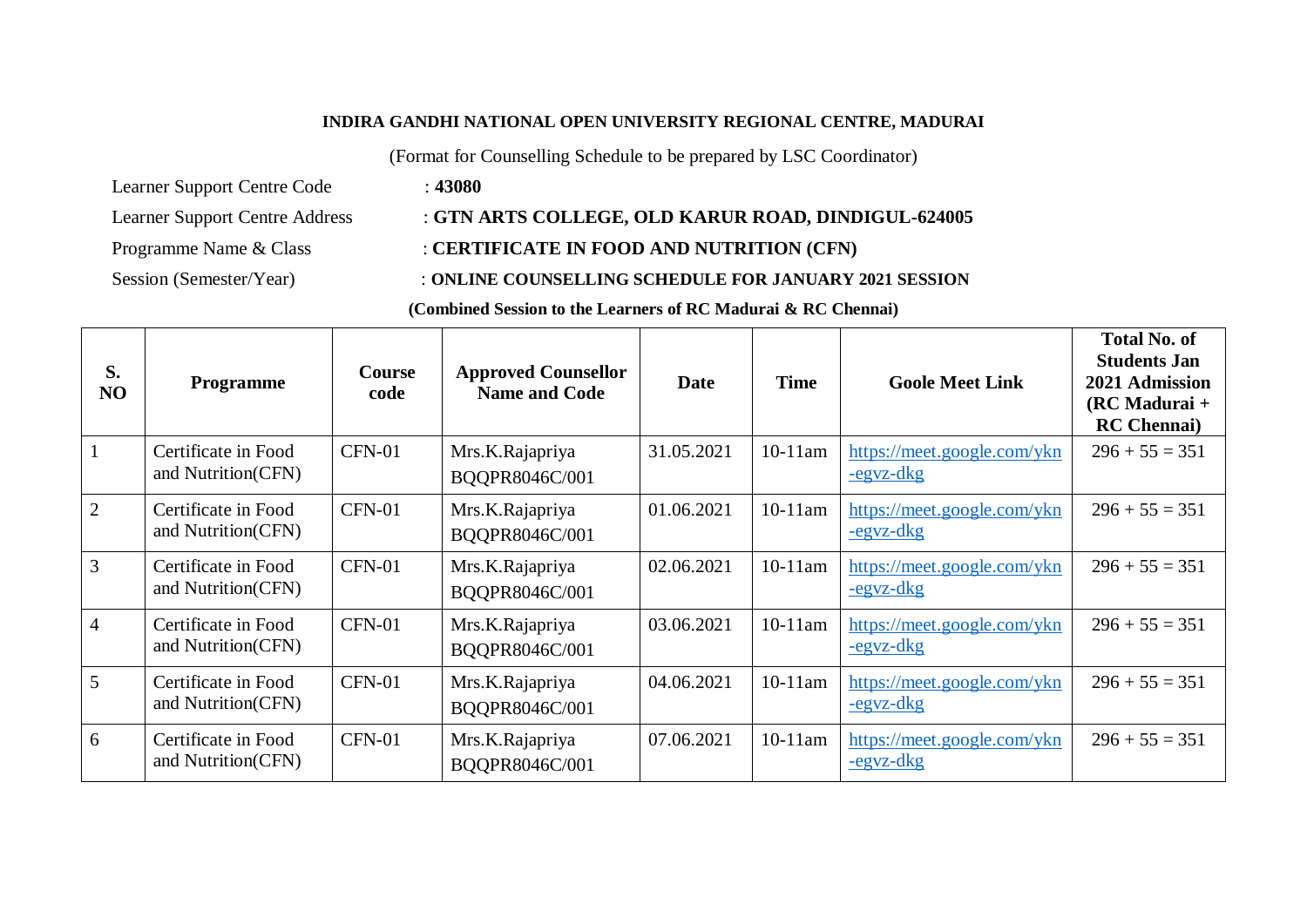| $7^{\circ}$ | Certificate in Food<br>and Nutrition(CFN) | $CFN-02$      | Mrs.R.Nithya<br>AVIPN8427/001        | 08.06.2021 | $10-11$ am | https://meet.google.com/ykn<br>-egyz-dkg        | $296 + 55 = 351$ |
|-------------|-------------------------------------------|---------------|--------------------------------------|------------|------------|-------------------------------------------------|------------------|
| 8           | Certificate in Food<br>and Nutrition(CFN) | <b>CFN-02</b> | Mrs.R.Nithya<br><b>AVIPN8427/001</b> | 09.06.2021 | $10-11$ am | https://meet.google.com/ykn<br>-egyz-dkg        | $296 + 55 = 351$ |
| 9           | Certificate in Food<br>and Nutrition(CFN) | <b>CFN-02</b> | Mrs.R.Nithya<br>AVIPN8427/001        | 10.06.2021 | $10-11$ am | https://meet.google.com/ykn<br>-egyz-dkg        | $296 + 55 = 351$ |
| 10          | Certificate in Food<br>and Nutrition(CFN) | $CFN-02$      | Mrs.R.Nithya<br>AVIPN8427/001        | 11.06.2021 | $10-11$ am | https://meet.google.com/ykn<br>-egyz-dkg        | $296 + 55 = 351$ |
| 11          | Certificate in Food<br>and Nutrition(CFN) | $CFN-02$      | Mrs.R.Nithya<br>AVIPN8427/001        | 14.06.2021 | $10-11$ am | https://meet.google.com/ykn<br><u>-egyz-dkg</u> | $296 + 55 = 351$ |
| 12          | Certificate in Food<br>and Nutrition(CFN) | <b>CFN-02</b> | Mrs.R.Nithya<br>AVIPN8427/001        | 15.06.2021 | $10-11$ am | https://meet.google.com/ykn<br><u>-egyz-dkg</u> | $296 + 55 = 351$ |
| 13          | Certificate in Food<br>and Nutrition(CFN) | $CFN-03$      | Mrs.K.Rajapriya<br>BQQPR8046C/001    | 16.06.2021 | $10-11$ am | https://meet.google.com/ykn<br>-egyz-dkg        | $296 + 55 = 351$ |
| 14          | Certificate in Food<br>and Nutrition(CFN) | $CFN-03$      | Mrs.K.Rajapriya<br>BQQPR8046C/001    | 17.06.2021 | $10-11$ am | https://meet.google.com/ykn<br><u>-egvz-dkg</u> | $296 + 55 = 351$ |
| 15          | Certificate in Food<br>and Nutrition(CFN) | $CFN-03$      | Mrs.R.Nithya<br>AVIPN8427/001        | 18.06.2021 | $10-11$ am | https://meet.google.com/ykn<br><u>-egyz-dkg</u> | $296 + 55 = 351$ |
| 16          | Certificate in Food<br>and Nutrition(CFN) | $CFN-03$      | Mrs.R.Nithya<br>AVIPN8427/001        | 21.06.2021 | $10-11$ am | https://meet.google.com/ykn<br><u>-egyz-dkg</u> | $296 + 55 = 351$ |